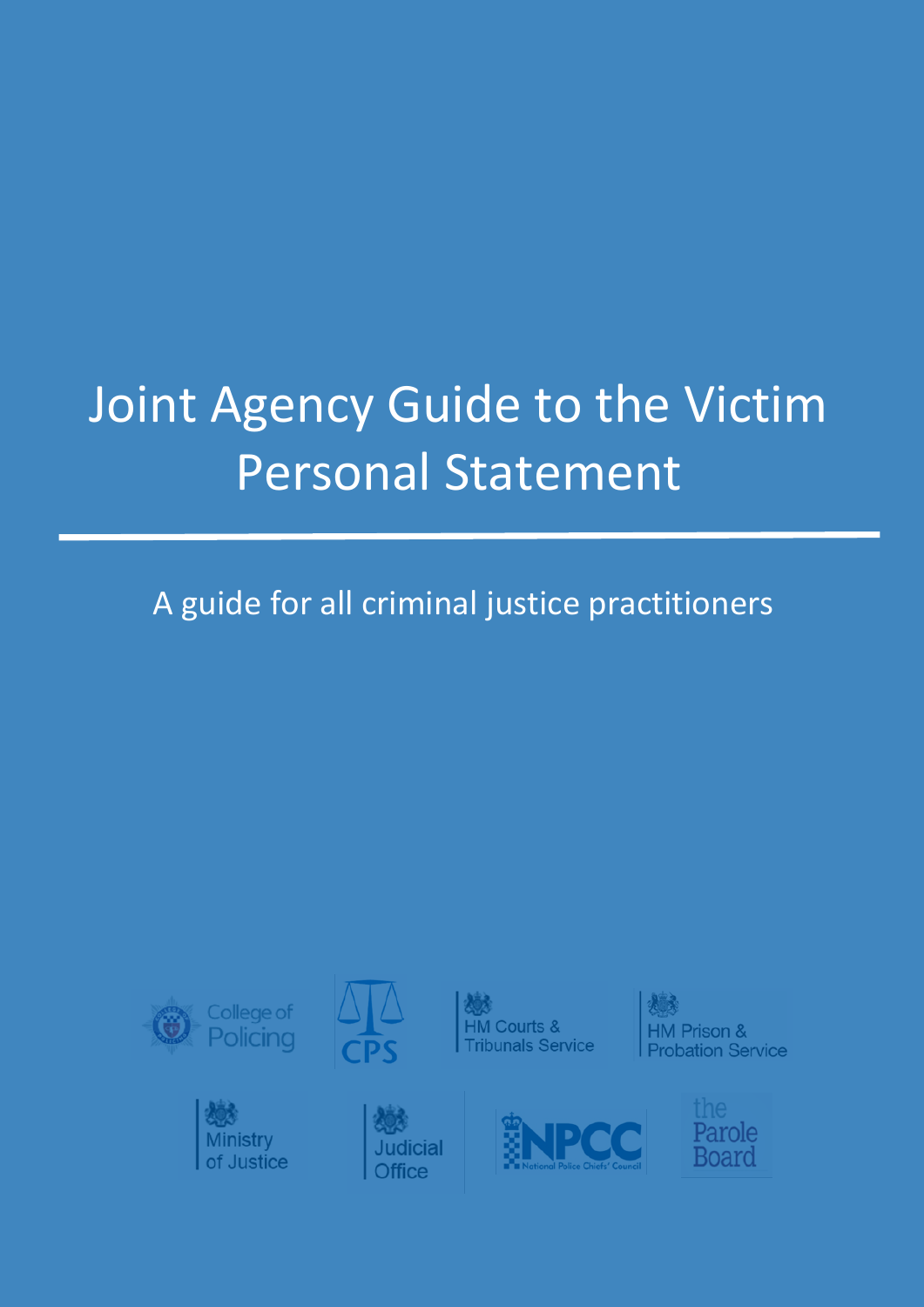### **Joint Agency Guide to the Victim Personal Statement**

Crime affects people in different ways, whether emotionally, physically, financially, psychologically or in any other way. Often victims can feel removed from the criminal justice process but making a Victim Personal Statement (VPS) enables them to explain the impact of the crime in their own words. It helps criminal justice agencies to gain an understanding of this impact and, just as importantly, may allow the offender to hear about the implications of their actions.

It is therefore important that victims are provided with accurate and timely information about the VPS scheme to allow them to make an informed decision whether they wish to take part in the process. We know from the Victims' Commissioner's review of the VPS scheme that all criminal justice agencies can do more to ensure every victim is given this opportunity to have their voice heard.

This guide provides practical advice to anyone who might be involved in the VPS process – including police officers and investigators, as well as staff from the Crown Prosecution Service, Witness Care Units, courts and probation. It particularly focuses on helping police officers to understand what information they should provide to victims if they choose to make a VPS.

The guide has been developed in partnership between the College of Policing, the Crown Prosecution Service, HM Court and Tribunal Service, HM Prison and Probation Service Judicial Office, Ministry of Justice, National Police Chiefs Council and the Parole Board. The Victims' Commissioner's Office was also consulted during the drafting process.

Each agency has agreed to incorporate the guide into their victim focused policies and, where relevant, establish processes to monitor compliance with this important victim's right under the Code of Practice for Victims of Crime.

| <b>College of Policing</b>                | <b>Ministry of Justice</b>                 |
|-------------------------------------------|--------------------------------------------|
| <b>Crown Prosecution Service</b>          | Her Majesty's Prison and Probation Service |
| Her Majesty's Courts and Tribunal Service | <b>National Police Chiefs Council</b>      |
| <b>Judicial Office</b>                    | <b>Parole Board</b>                        |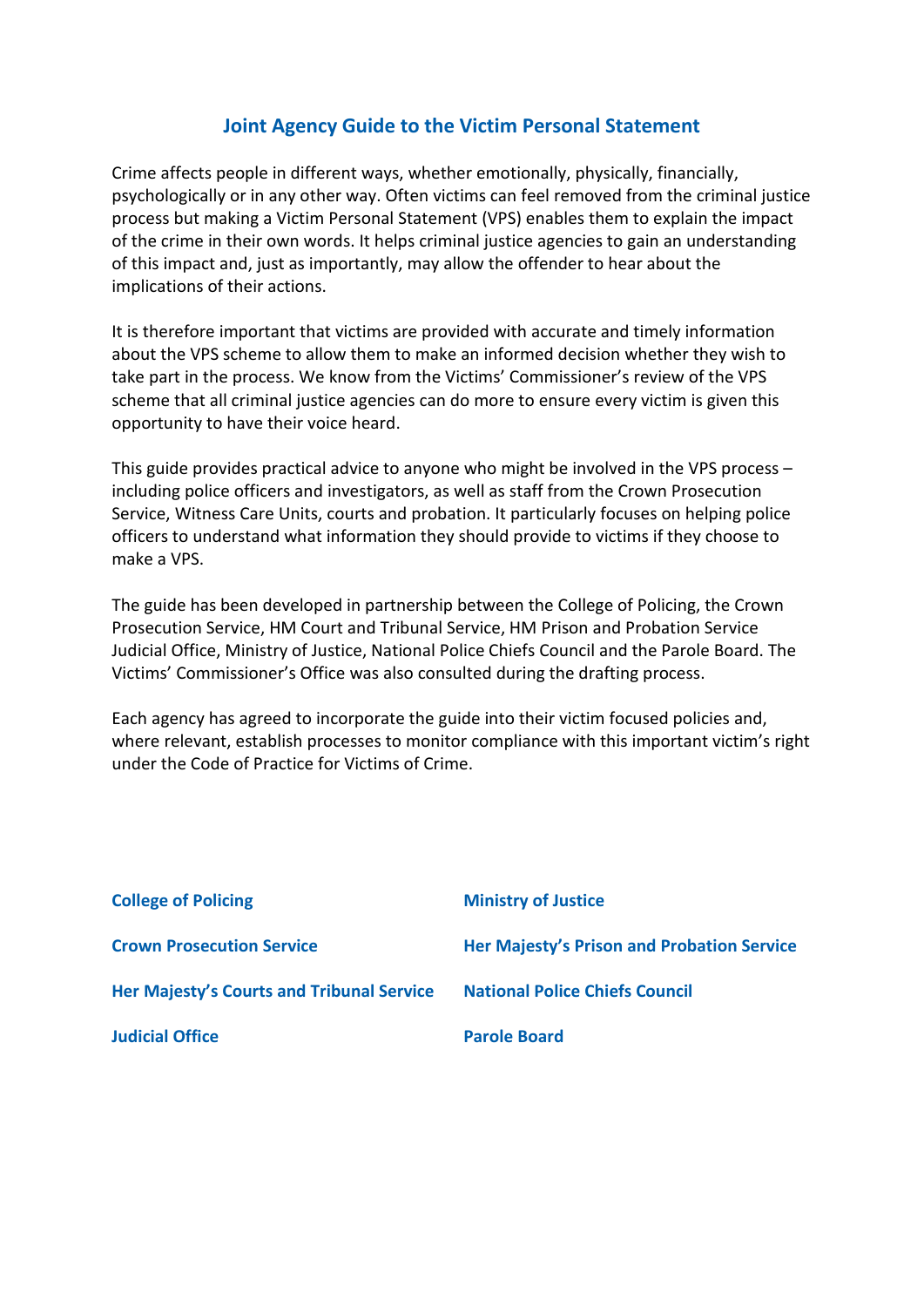This guide contains key information and frequently asked questions to explain what a Victim Personal Statement (VPS) is and how it will be used at the different stages.

Victim entitlements to make a VPS are included in the Code of Practice for Victims of Crime (Victims' Code).

#### **What is a Victim Personal Statement?**

- [1](#page-2-0). A VPS is a statement given by victims of crime<sup>1</sup> to the police (or any agency or organisation assigned to take the VPS on their behalf). It is important as it gives victims a voice in the criminal justice process by helping others to understand how the crime has affected them. It provides an opportunity for victims to communicate verbally and/or in writing the effects the crime has had on them (and also their family members). It is the victim's way of telling the court about the crime they have suffered and the impact it has had on them whether physical, emotional, psychological, financial or in any other way.
- 2. The VPS may also be used at appeal hearings, tariff review hearings and at Parole Board hearings, where the victim can additionally set out how the crime continues to affect them and/or their family and the impact that any outcome from one of those reviews may have on them.
- 3. The VPS also helps criminal justice agencies make decisions on the support and services that victims and their families may need, which may include special measures to be used in court and referral to information and support services.

#### **Where will a VPS be used?**

4. (a) **In Court** – a VPS can be submitted for consideration in either the magistrates' court or Crown Court.

(b) HMP **Tariff Reviews** - a VPS can also be submitted for certain tariff reviews. These are not standard reviews and only apply to offenders who were under 18 years of age at the time the crime took place, and were subsequently detained 'at Her Majesty's Pleasure'. These offenders will have been given indeterminate sentences, with a tariff set by the trial judge. Sentenced as minors, they have the right to apply to the High Court for a tariff review once they have served half of that tariff.

(c) **Parole Reviews** - a VPS can be submitted by those victims who have an entitlement under the Victims' Code, where the offender is eligible to have their continued detention reviewed by the Parole Board. This includes prisoners serving indeterminate sentences, recalled prisoners, and some types of determinate sentences.

<span id="page-2-0"></span> $1$  Includes bereaved close relatives. Other family members, including guardians and carers, may be considered close relatives at the discretion of the service provider. Any reference to victims in this document includes these people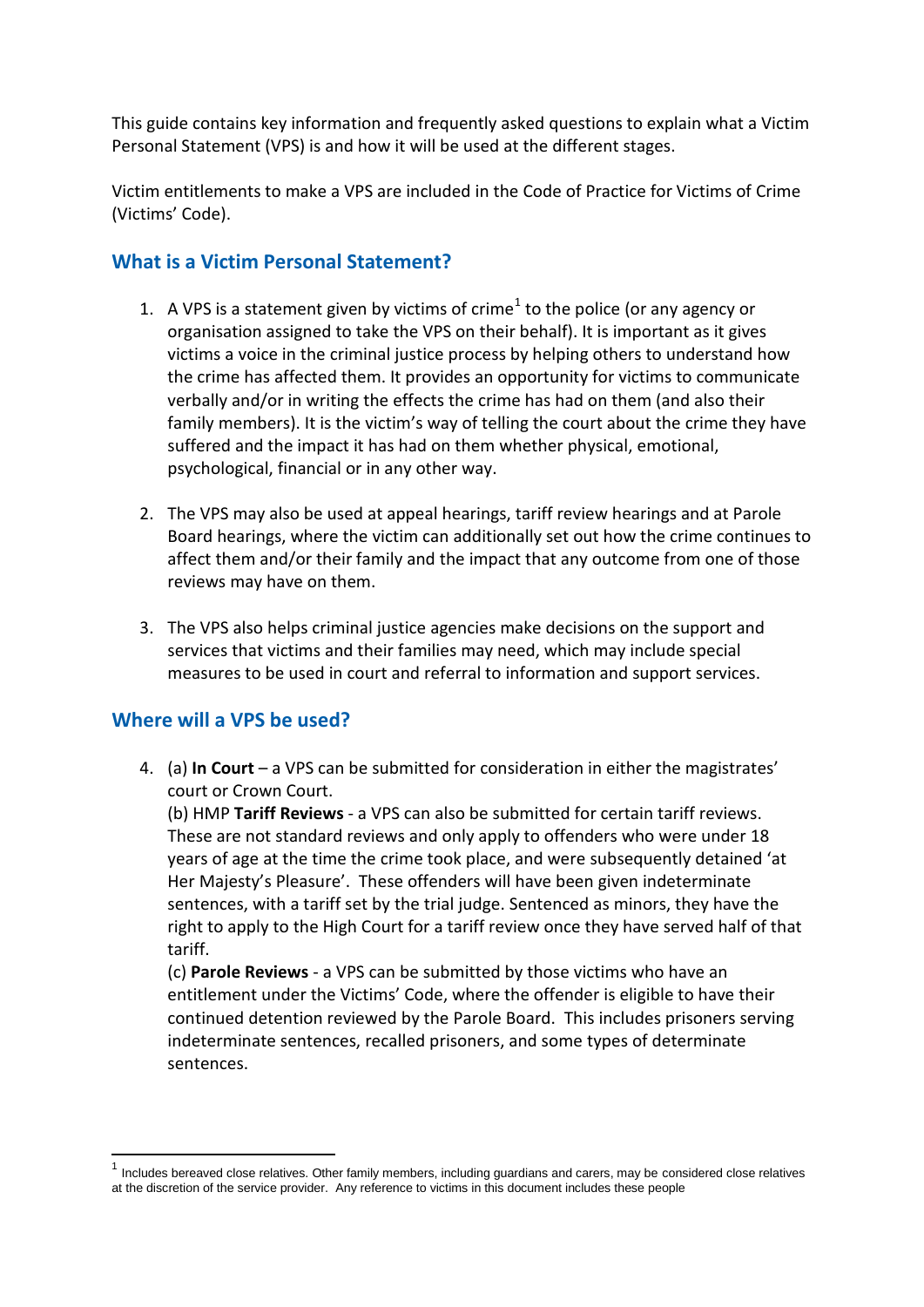#### **Who is entitled to make a VPS?**

- 5. Victims of **all** offences (not just those considered to be serious) should be offered the opportunity to make a VPS at court as the VPS is the victim's only chance to say in their own words how the offence has impacted on them and they should be given the opportunity to do so. Allowing victims to make a VPS acknowledges that they are a unique individual and this is important in treating victims with the respect they deserve.
- 6. The following people are entitled to be offered the opportunity to make a VPS at court:
	- any victim of crime at the same time as they give their witness statement;
	- victims of the most serious crime (including bereaved close relatives), persistently targeted victims and vulnerable or intimidated victims whether or not they have made a witness statement;
	- a parent or carer of a vulnerable adult or of a young victim under the age or 18 unless it is considered not to be in the best interests of the child or vulnerable adult.
- 7. In addition, others affected by the crime in any other case, can be offered the opportunity to make a VPS at the discretion of the police.
- 8. Under the Victims' Code, victims who have a statutory entitlement to the National Probation Service Victim Contact Scheme are entitled to submit a VPS for Tariff Reviews and Parole Board reviews. The Victim Contact Scheme is for victims of offenders convicted of a specified sexual or violent offence who are sentenced to 12 months or more imprisonment. A specified offence is murder, or as defined in Section 45 (2) of the Domestic Violence, Crime and Victims Act 2004.
- 9. Businesses are also able to make a statement describing the impact of a crime on them (for further details see Chapter 4 of the Code of Practice for Victims of Crime).

## **Should victims be actively encouraged to make a VPS?**

- 10. All victims of crime must be offered the opportunity to make a VPS. The decision on whether to make one must, however, be entirely a matter for the victim. Victims should be given information to help them make as informed a decision as possible, but should neither be encouraged nor dissuaded from doing so.
- 11. This is to ensure that all victims are given the same opportunity to explain in their own words the detail of the harm they have suffered and for this to be considered by the court, or Parole Board. It is acknowledged, however, that not all victims wish to make a VPS and their decision must be respected.
- 12. Making a VPS can be traumatic for victims. It requires them to reflect on the offence and how it has impacted upon their life. Families of deceased victims in particular often invest a lot of time and emotion in writing their VPS because they feel they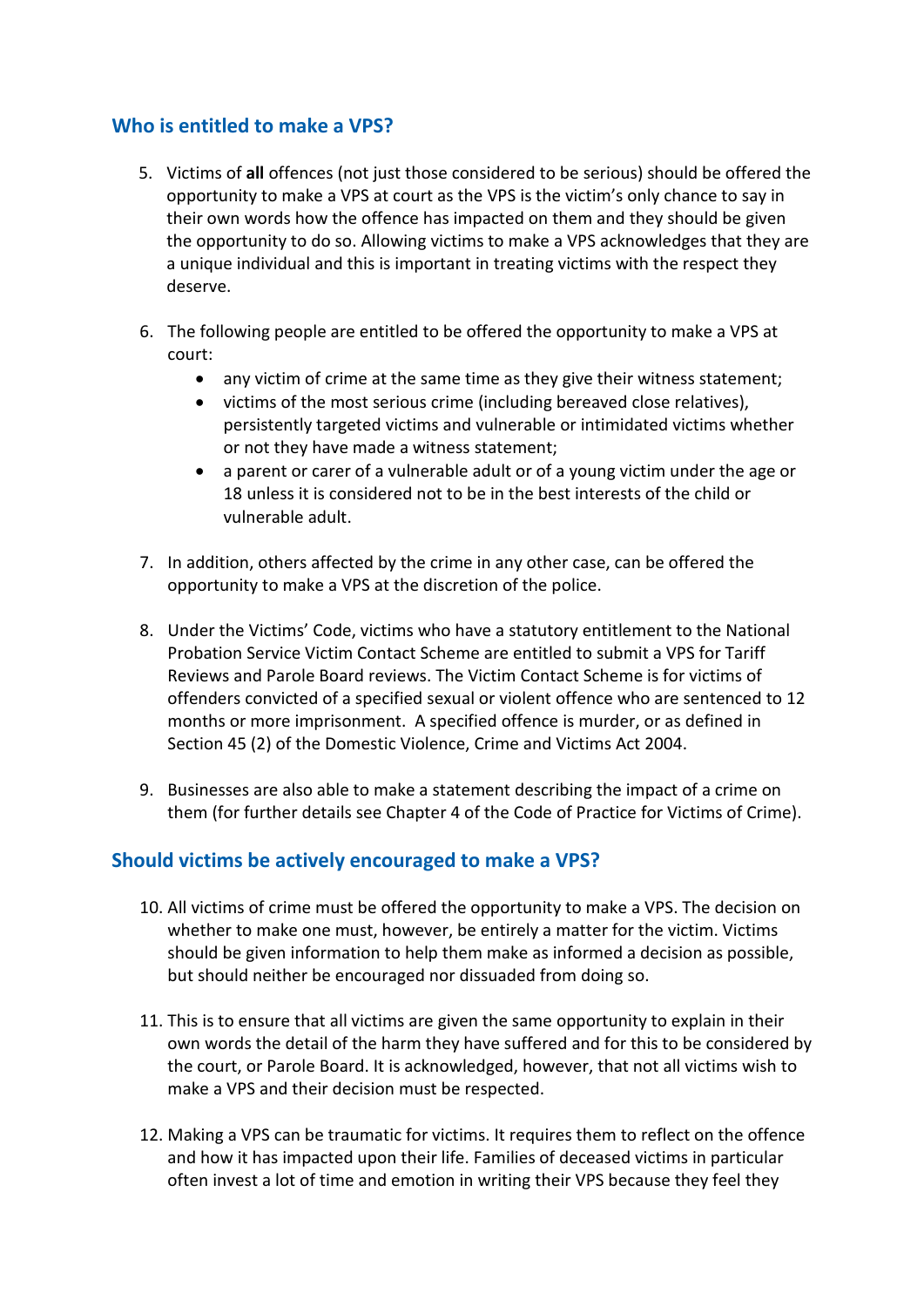owe it to their loved ones to speak out for them. Many victims therefore value the opportunity to make a VPS and it is important that they are given the opportunity to do so. Their questions about what it involves, who will see it and what the purpose of it is should be clearly and consistently answered from the outset so they can make an informed decision on how they want to proceed with the VPS process.

13. Victims identified as vulnerable or intimidated should be informed that they are eligible for special measures to assist them in reading out their VPS and to put them at their ease. They should also be informed that the decision whether or not to allow the VPS to be read in court (in full or in part or summarised) and the granting of any special measures is a matter for the court.

#### **When should a VPS be made?**

- 14. Victims should be first offered the opportunity to make a VPS at the same time as giving a witness statement to the police. Victims should also be made aware at this time that they also have the opportunity to make an updated statement later in the course of proceedings, to reflect any ongoing impacts. Victims may also choose to make a VPS at a later stage of the court process, provided this is before the offender is sentenced, before an appeal or tariff hearing or before the case goes to the Parole Board.
- 15. Victims should be made aware that if they choose not to make a VPS when it is initially offered, they may not have another opportunity to do so for the court because some cases (for example, early guilty plea cases) may be dealt with very quickly by the courts.
- 16. Victims will need to be informed in good time when an appeal hearing or tariff review is taking place, so that they have sufficient time to make a decision on whether to submit a VPS. There is normally only a very short period in which to do this.
- 17. Parole reviews follow a six month timetable and victims should be informed of the commencement of a parole review as soon as it starts. This will give victims sufficient time to consider submitting a VPS.
- 18. Where a prisoner has been subject to a standard recall to prison there are only 14 days in which to submit a VPS. This is because it is a statutory requirement that detention is reviewed within 28 days of a prisoner's return to prison following recall.

#### **What should the victim be told about the VPS?**

19. Victims should be informed that, for court, once a VPS is made it cannot be altered or withdrawn and forms part of the court papers. Victims are entitled to make an additional VPS to clarify points they may have made in the original VPS, or to provide the court with additional information, such as how the crime has continued to affect them.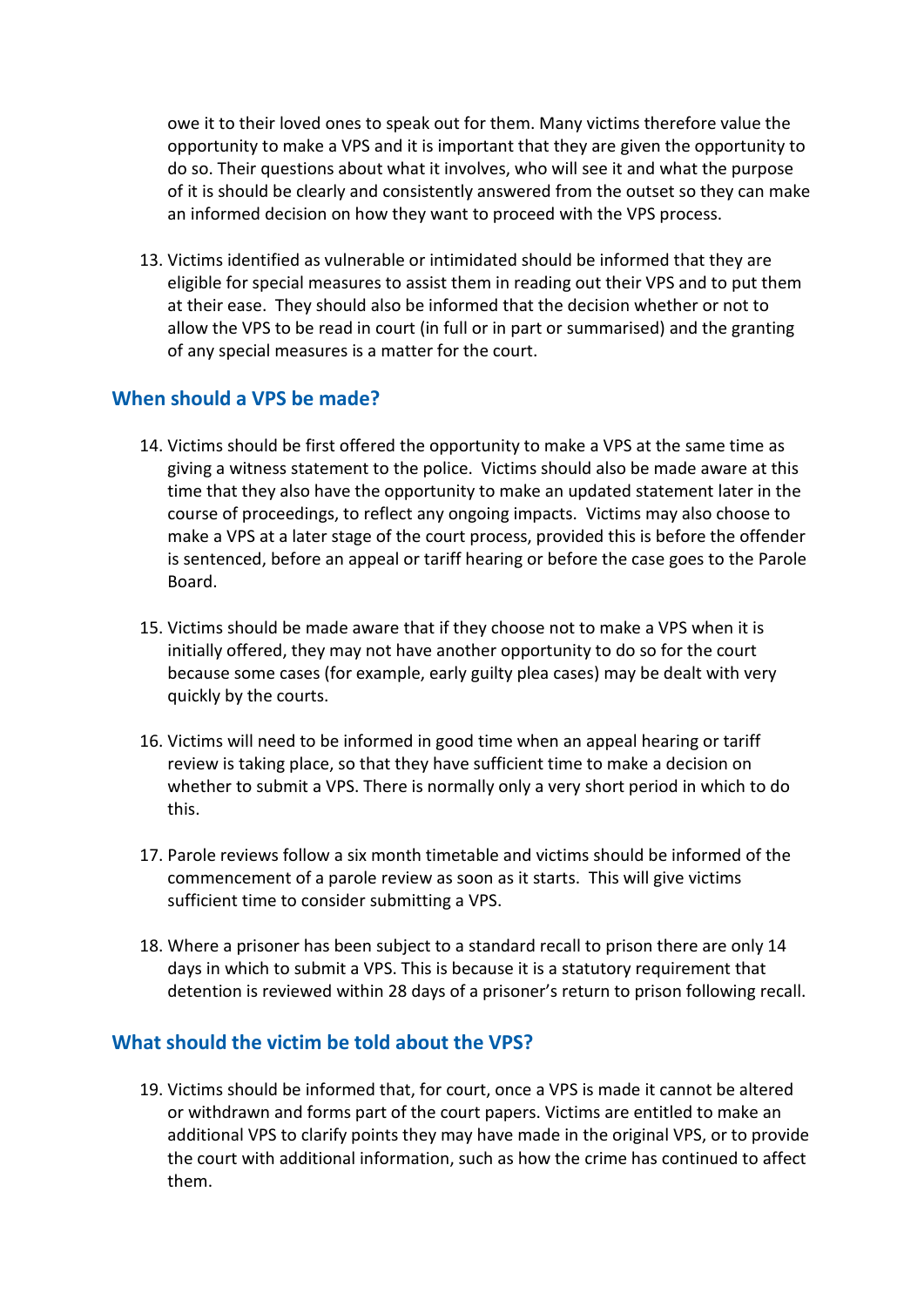- 20. Victims should never be put under pressure to make a VPS if they do not wish to do so. They should be assured that the prosecutor will in any event describe the impact of the crime to the best of his or her ability. The court will not assess the case less seriously, or make any assumptions because victims do not wish to put forward a VPS. The court will pass sentence on the basis of the Sentencing Council guidelines using all of the information before it.
- 21. Victims should be informed that a VPS will always be shared with the prosecuting agency, ordinarily the Crown Prosecution Service (CPS). If the case reaches court, then the VPS will be served on the court and the defence as part of the Initial Details of the Prosecution Case (IDPC)<sup>[2](#page-5-0)</sup>, so the suspect will usually be able to see it.
- 22. When making a VPS, victims can:
	- ask to read out their VPS aloud in court;
	- have it read out on their behalf (or played in court if recorded);
	- choose not to have the VPS read out however, the VPS will still be considered by the court.
- 23. It is for the court to decide who should read out the VPS after taking into account the victim's preferences which will be followed unless there is good reason not to do so, for example potentially harmful consequences for the victim. Victims should be informed that court hearings will not be adjourned solely to allow the victim to attend to read the VPS.
- 24. The [Criminal Practice Direction VII F3 -](http://www.google.co.uk/url?sa=t&rct=j&q=&esrc=s&source=web&cd=4&ved=0ahUKEwjk076DqM3OAhWMKMAKHYKxASMQFgg3MAM&url=http%3A%2F%2Fwww.justice.gov.uk%2Fcourts%2Fprocedure-rules%2Fcriminal%2Fdocs%2F2012%2Fcrim-practice-directions-VII-sentencing-101213.pdf&usg=AFQjCNEN34Fkzd7TwcCzMu3SmmKLaHxRPQ) Sentencing VPS has been amended to take account of the judgement in *R –v- Perkins, Bennett and Hall (2013) EWCA Crim 323* and the victim's entitlement to read out their VPS as set out in the Code of Practice for Victims of Crime.
- 25. Children under the age of 18 should be informed that the VPS can be read aloud for them by a responsible adult at the discretion of the court.
- 26. The VPS may be read out in whole or in part or it may be summarised. This decision will be made by the court taking into account the victims preferences which will be followed unless there are good reasons not to, for example the content is inadmissible.
- 27. Victims should be informed that should they decide to read their VPS out in court (or have it read out by a third party, or have it played if recorded), the contents of their VPS could be reported on by the media.
- 28. Victims should also be informed that their VPS will become part of the evidence if the case proceeds to trial and that it will therefore be shared with the defence. As with other evidence in the case, if the court agrees it is relevant to the case, the

<u>.</u>

<span id="page-5-0"></span><sup>&</sup>lt;sup>2</sup> Criminal Practice Direction 8.3(b) (v)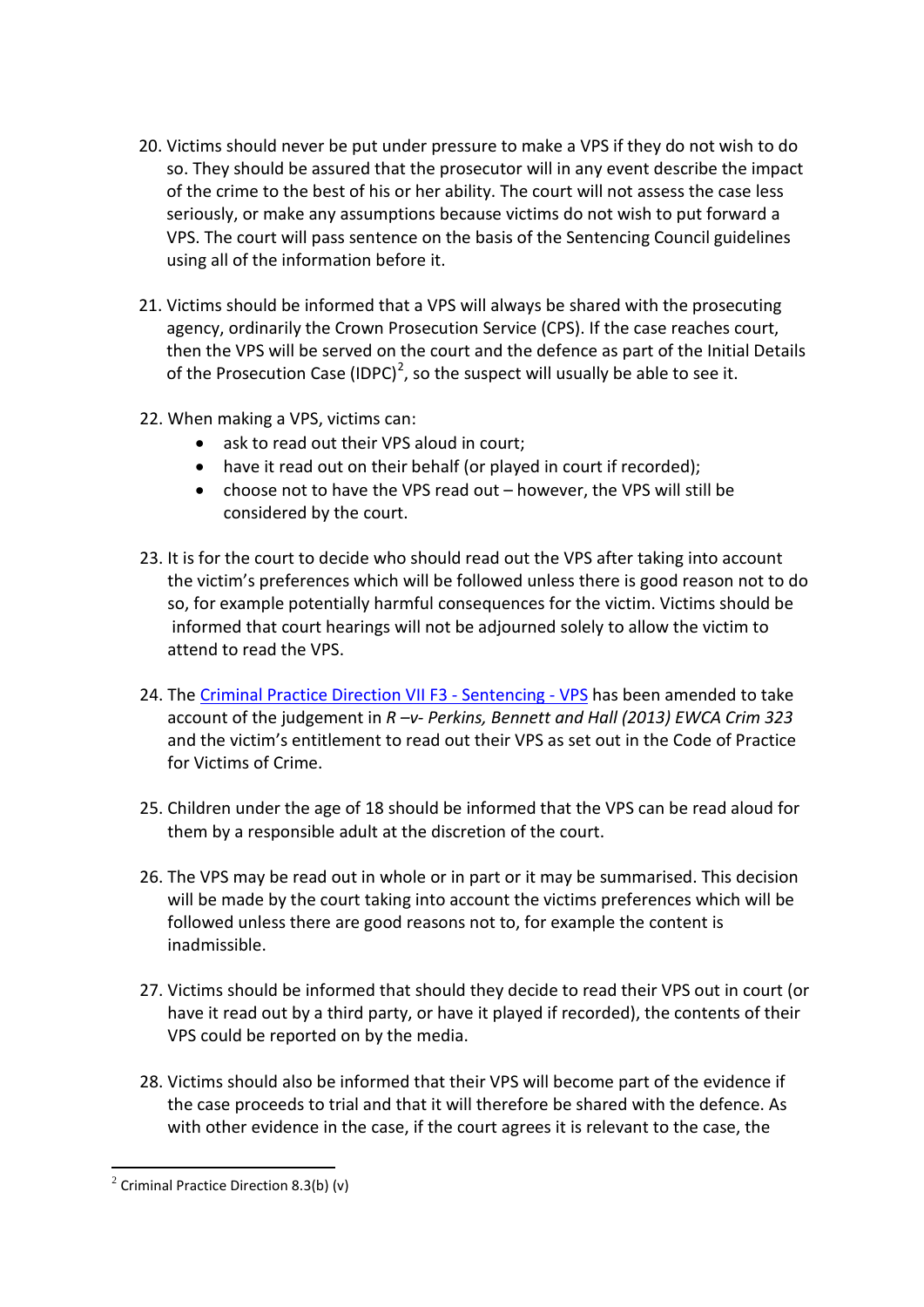defence can ask the victim questions (i.e. cross-examine them) about the contents of their VPS.

- 29. The process for tariff reviews is the same as above, however these are paper hearings and there is no opportunity for the VPS to be read out aloud by anyone.
- 30. The process for parole hearings is slightly different in that victims can submit a fresh VPS and apply for this to be subject to non-disclosure (ie the offender is not allowed to see the content). There is a structured process for managing applications of nondisclosure. As a result, timely requests must be made to ensure this happens correctly. Any VPS submitted for a parole hearing can be withdrawn by the victim, if they change their mind, including if their application for non-disclosure is refused.

#### **What information should be included in the VPS?**

- 31. Victims should be made aware of what information should go into a VPS and what should be left out.
- 32. Victims may include the following in their VPS:
	- any physical, financial, emotional or psychological injury they have suffered and/or any treatment they have received as a result of the crime;
	- if they feel vulnerable or intimidated;
	- if they no longer feel safe;
	- the impact on their family;
	- how the quality of their life has changed on a day-to-day basis;
	- if they need additional support, for example, if they are likely to appear as a witness at the trial
	- the on-going impact of the crime on their lives.
- 33. Victims must not include their thoughts or opinions on how the alleged offender should be punished - this is for the court to decide. Victims should be informed that any inappropriate content may be removed from the final version of the statement before the court.
- 34. In addition to the above, a VPS submitted for a parole hearing must not make any comment on whether the offender should be released or not, and must not include any information that pertains to risk. If a victim has information that may be relevant to assessing the risk of an offender it should be given to the probation service to consider.
- 35. It is very rare for victims to be called as witnesses to parole hearings.

#### **When will the VPS process be used?**

36. In all cases it will be appropriate for the VPS to be referred to by the court in the course of the sentencing hearing and/or in the remarks whether following a guilty plea or the defendant being convicted after a trial.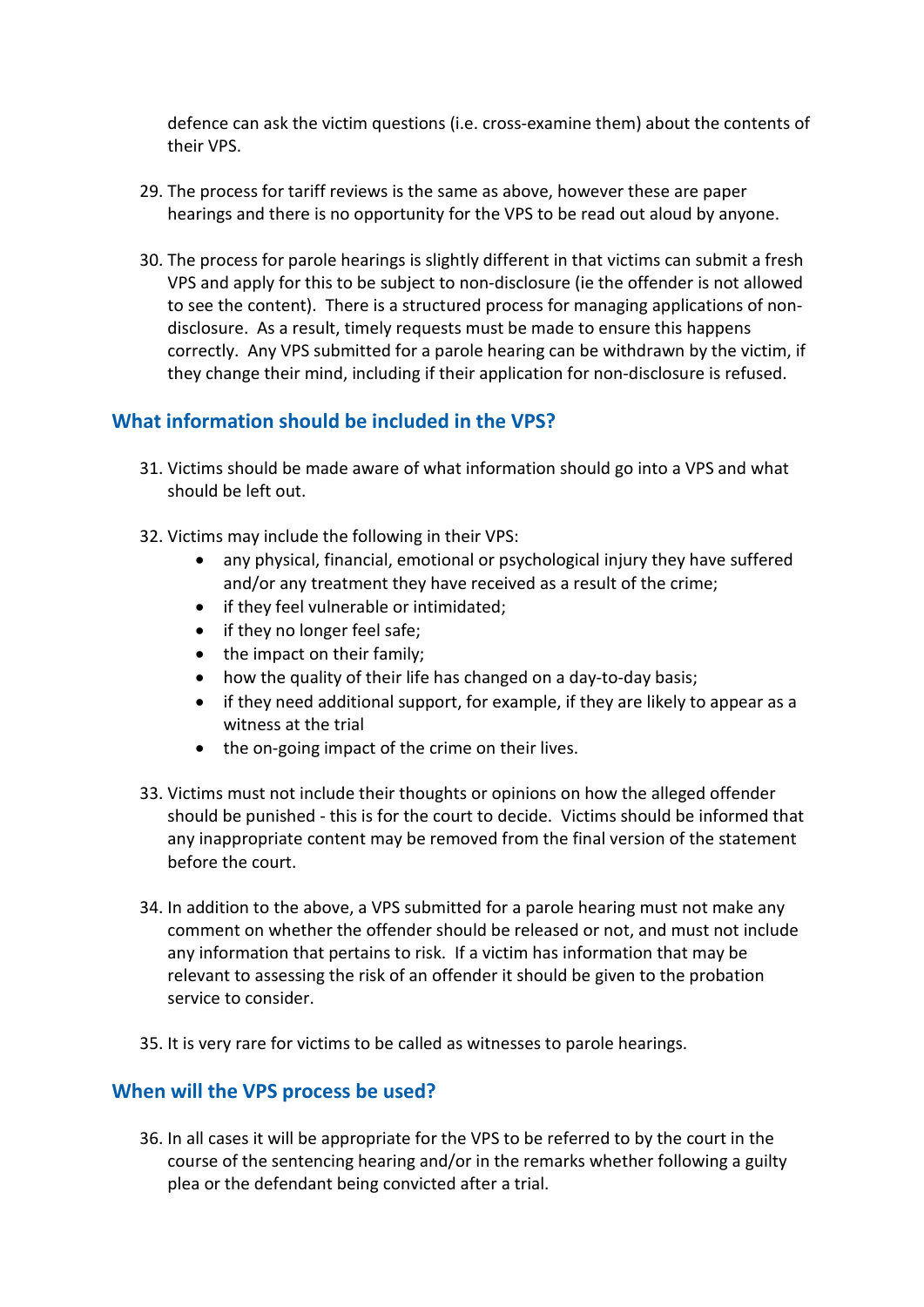- 37. Where victims have a statutory entitlement to the National Probation Service Victim Contact Scheme (VCS) they are entitled to update or submit a new VPS for a tariff review or parole hearing. If the victim made a VPS during the original trial, this should be passed to the VCS at the time of referral.
- 38. The VPS will always be read by the court or Parole Board, provided it is submitted on time.

#### **Does the VPS make a difference to the sentence passed by the court?**

- 39. The Sentencing Council publish sentencing guidelines which set out a step approach for the courts based on the culpability of the defendant and the harm caused to the victim. Each Guideline sets out a range of sentences that appropriately reflect the seriousness of each individual offence and which are intended to create a consistent approach. If, however, in any particular case the court feels it is in the interests of justice to sentence outside the guidelines, then it can do so.
- 40. When assessing the nature and seriousness of the offender's actions, courts will take into account the physical, emotional and financial harm caused to a victim or his or her family. Whilst the court is aware of the likely impact of most offences, the VPS can help them understand better how they apply to the particular case before them. In other words it can help them understand how the crime has affected the victim.
- 41. The VPS, when available, forms part of the package which the sentencing court has before it.
- 42. However, the court will consider all of the available information when passing sentence. This may include:
	- pre-sentence reports;
	- reports from a psychologist or psychiatrist about the offender and medical reports on the victim;
	- as well as aggravating factors, any mitigation put forward by the offender which relates to his/her personal circumstances at the time the offence was committed.
- 43. In summary, the VPS can help refine the court's assessment of the harm caused to the victim by the offender and this may impact on the severity of the sentence passed.
- 44. In some cases it might impact on whether the court can order compensation, or its amount.
- 45. For tariff reviews the VPS will be relevant to the court only when assessing the seriousness of the offence. The court will, when deciding whether or not to reduce a tariff, balance the exceptional and unforeseen progress made by the prisoner against the seriousness of the offence and other relevant factors. It is precisely because the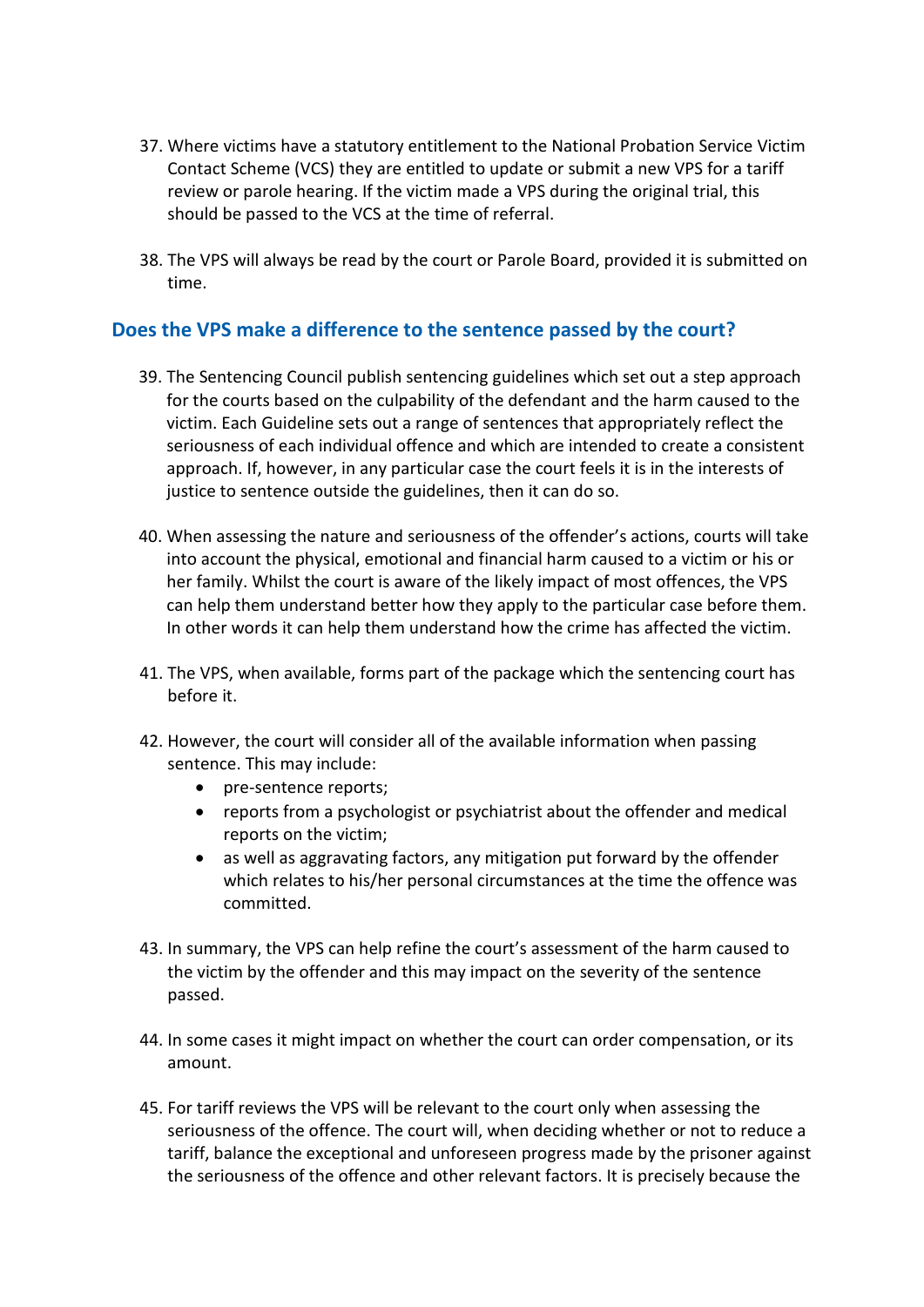views of the victim are relevant to the assessment of the seriousness of the offence that the VPS must be disclosed to the offender.

#### **Does the VPS make a difference to the consideration of the Parole Board?**

46. For parole hearings the VPS allows the panel to direct questions to the offender regarding impact of their behaviour, insight into their behaviour, remorse, empathy and assessing licence conditions. It gives the panel insight into the original offence and the impact of those affected at that time and the continuing impact, or additional impact should the offender be released. It also helps the panel decide appropriate licence conditions, if the offender is to be released.